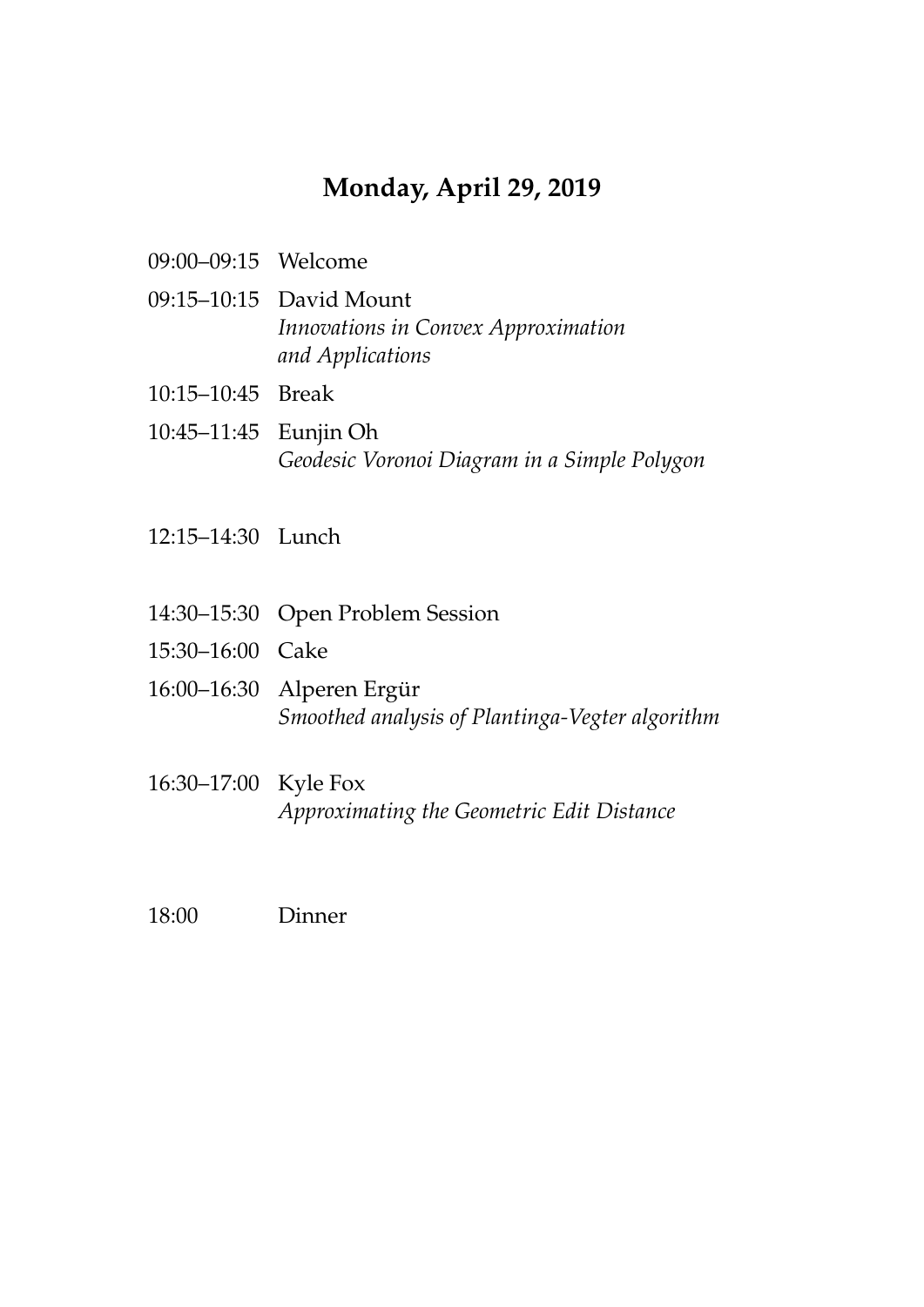## **Tuesday, April 30, 2019**

- 09:00–10:00 Esther Ezra *General Polynomial Partitionings and their Applications in Computational Geometry*
- 10:15–10:45 Break
- 10:45–11:45 Peyman Afshani *A Review of (some) Data Structure Lower Bound Techniques*
- 12:15–14:30 Lunch
- 14:30–15:30 Open Problem Session
- 15:30–16:00 Cake
- 16:00–16:30 Maria Saumell *Hamiltonicity for convex shape Delaunay and Gabriel graphs*
- 16:30–17:00 Micha Sharir *On the maximum level vertex in an arrangement of lines*
- 18:00 Dinner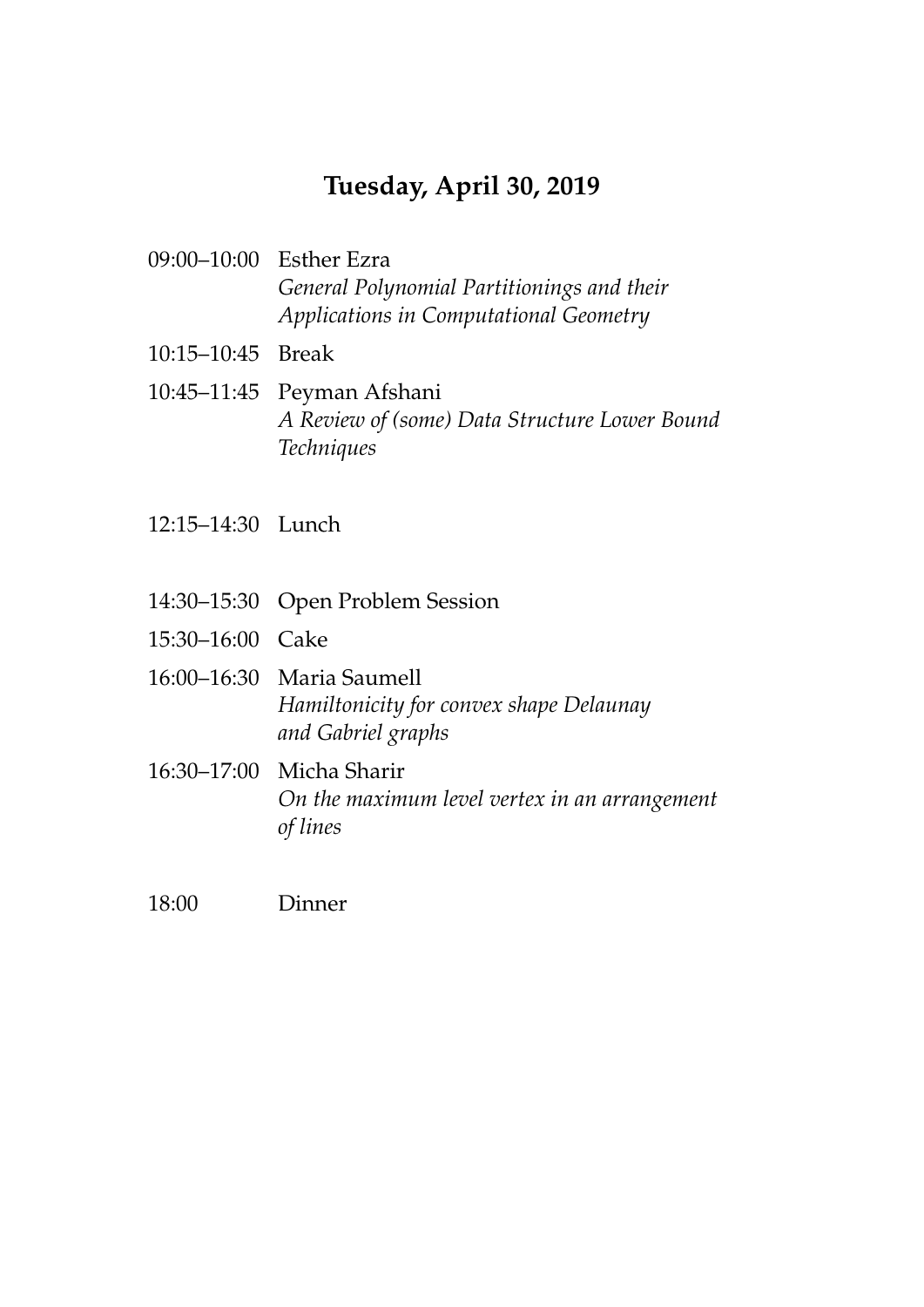# **Wednesday, May 1, 2019**

| 09:00-9:30        | Nicola Wolpert<br>A Motion Planning Algorithm for the Invalid<br>Initial State Disassembly Problem  |
|-------------------|-----------------------------------------------------------------------------------------------------|
| 09:30-10:00       | Suresh Venkatasubramanian<br>On the geometry of fair representations                                |
| 10:15-10:45 Break |                                                                                                     |
| 10:45-11:15       | Arnaud de Mesmay<br>The unbearable hardness of unknotting                                           |
| 11:15-11:45       | Guillaume Moroz<br>Multipoint evaluation for the visualization of<br>high degree algebraic surfaces |

- 12:15–18.00 Lunch & Excursion
- 18:00 Dinner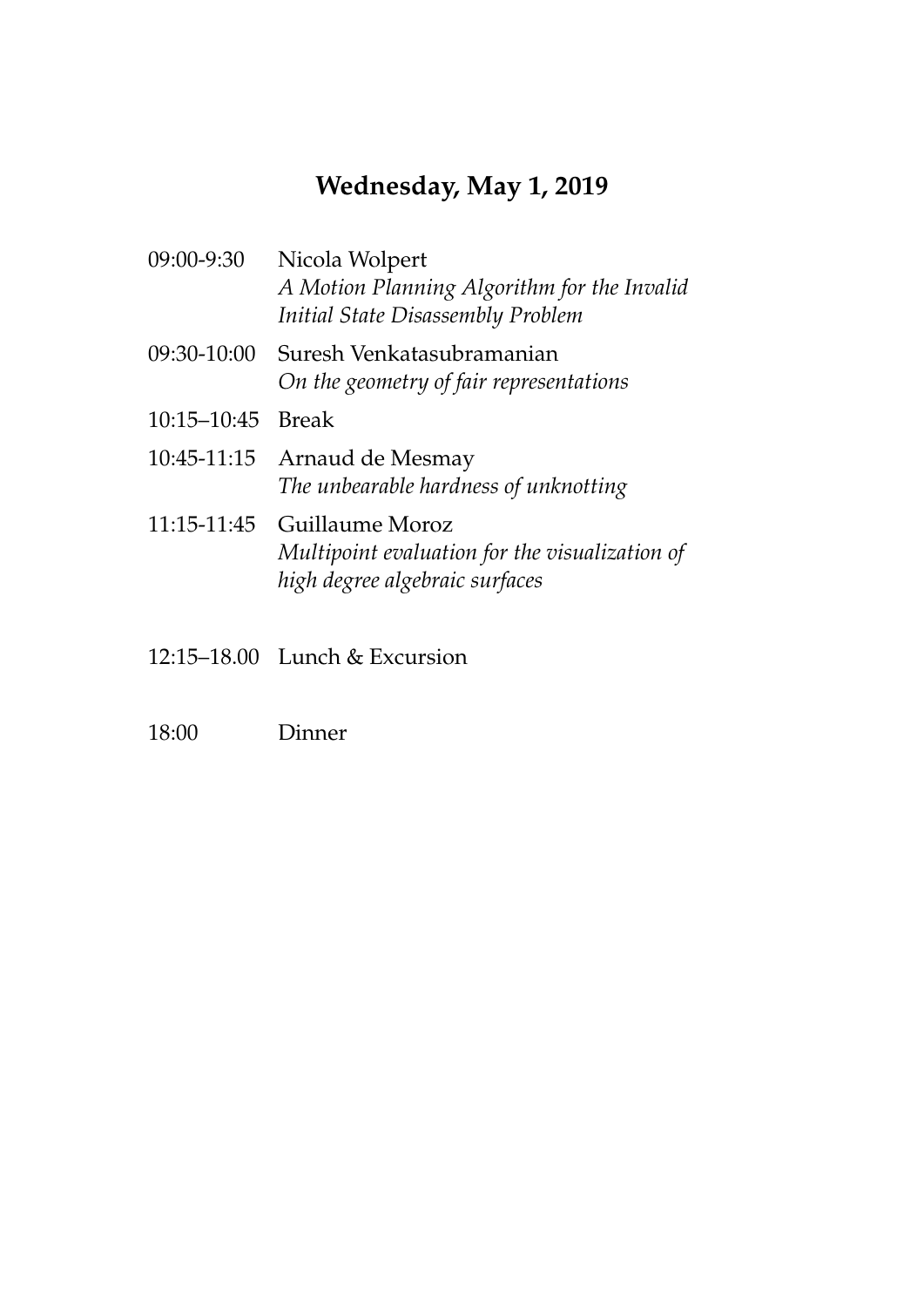## **Thursday, May 2, 2019**

| 9:00-9:30         | Natan Rubin<br><b>Hitting Convex Sets with Points</b>                                  |
|-------------------|----------------------------------------------------------------------------------------|
| 9:30-10:00        | Kevin Verbeek<br><b>Stability Analysis of Shape Descriptors</b>                        |
| 10:15–10:45 Break |                                                                                        |
|                   | 10:45–11:15 Wouter Meulemans<br>Geometry and Generation of a New Graph Planarity Game  |
|                   | 11:15–11:45 Marc van Kreveld<br>Competitive searching for a line on a line arrangement |

- 12:00-12:15 Photo Taking
- 12:15–14:30 Lunch
- 14:30–15:30 Free Discussion
- 15:30–16:00 Cake
- 16:00–18:00 Free Discussion
- 18:00 Dinner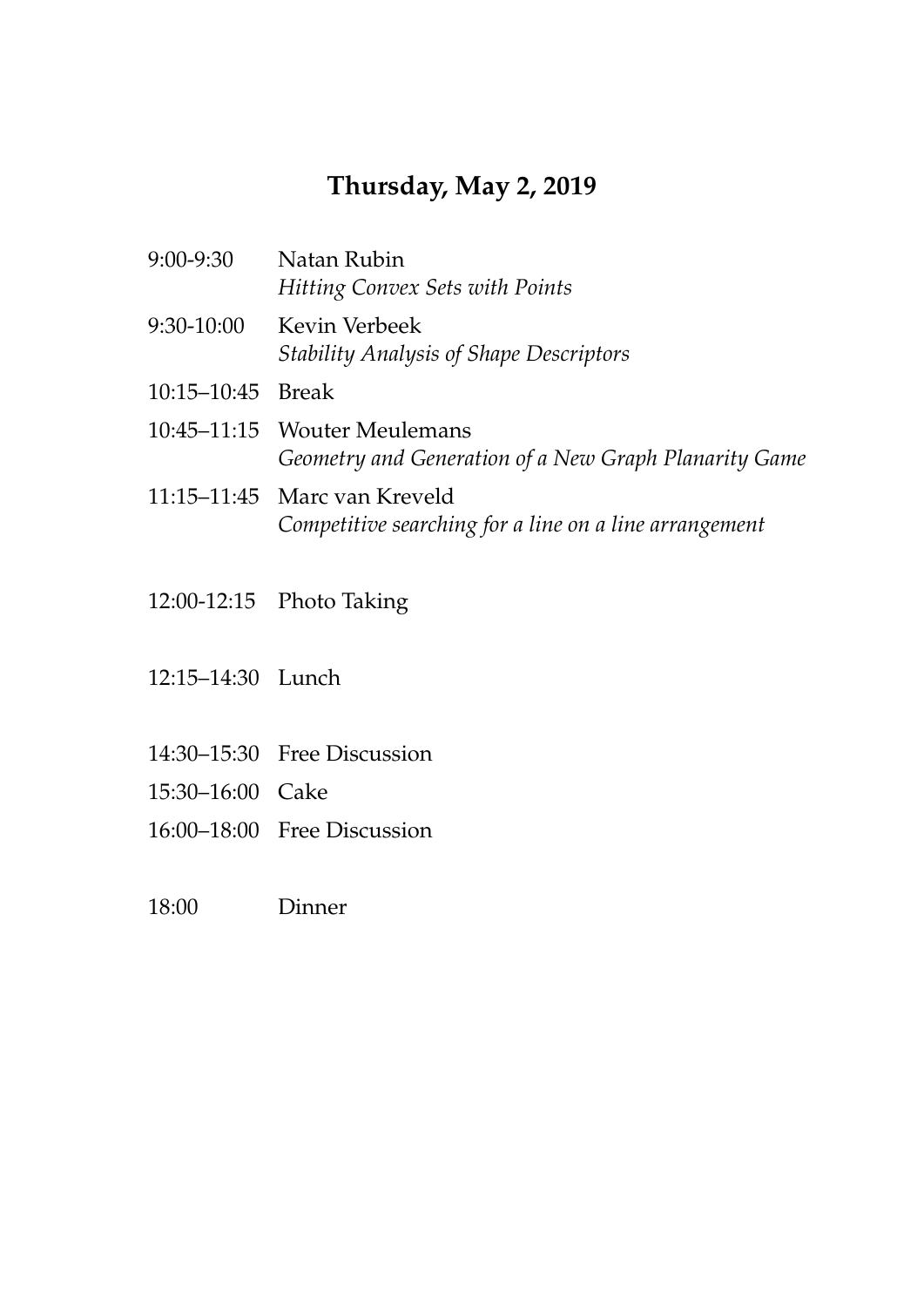# **Friday, May 3, 2019**

| 9:00-9:30         | Hans Raj Tiwary<br>The Blessing of Dimensionality: When Higher Dimension Helps        |
|-------------------|---------------------------------------------------------------------------------------|
| 9:30-10:00        | Zuzana Patáková<br>Intersection Patterns of Sets in the Plane                         |
| 10:15-10:45 Break |                                                                                       |
|                   | 10:45-11:15 Benjamin Raichel<br>Metric Violation Distance: Hardness and Approximation |
|                   | 11:15-12:00 Progress Reports                                                          |
|                   |                                                                                       |

12:15–14:30 Lunch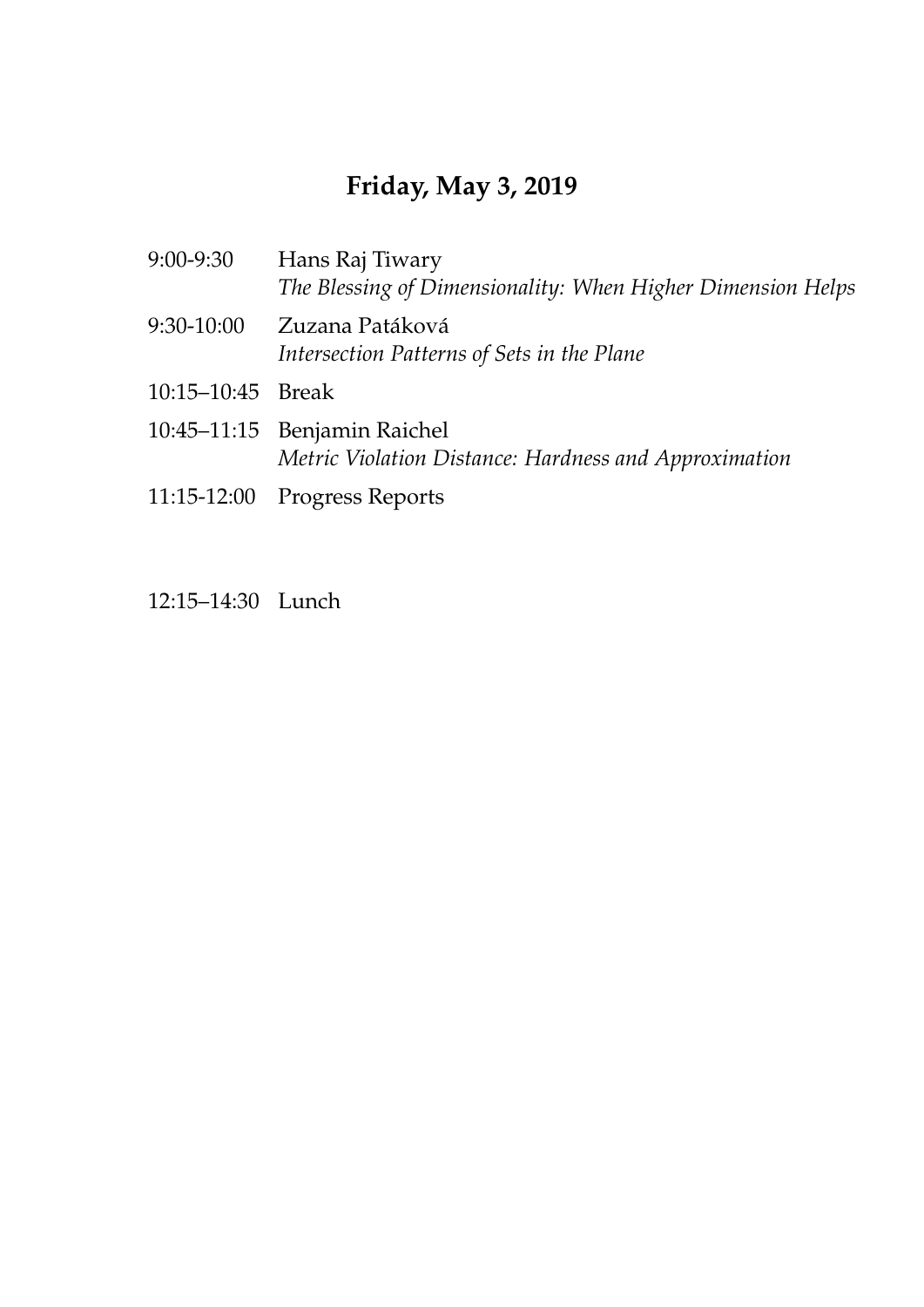#### **Innovations in Convex Approximation and Applications**

David Mount University of Maryland, US

Recently, new approaches to convex approximation have produced major improvements to approximation algorithms for a number of geometric optimization and retrieval problems. These include computing the diameter and width of a point set, kernels for directional width, bichromatic closest pairs, Euclidean minimum spanning trees, and nearest neighbor searching under various distance functions including the Mahalanobis distance and Bregman divergence. In this talk, I will describe these techniques, including Macbeath regions, Delone sets in the Hilbert metric, and convexification, and I will explain how these techniques can be applied to obtain these improvements.

#### **Geodesic Voronoi Diagram in a Simple Polygon**

Eunjin Oh Max Planck Institut Informatik, DE

In the presence of polygonal obstacles, the distance of two points is measured by the length of a shortest path between the two points avoiding obstacles. In this talk, I introduce several recent results on problems defined in polygonal domains including an  $O(n + m \log m)$ -time algorithm for computing the geodesic Voronoi diagram of m points in a simple  $n$ -gon.

### **A Review of (some) Data Structure Lower Bound Techniques**

Peyman Afshani Aarhus University, DK

In this talk, we will have a broad look at the landscape of data structure lower bounds. We will begin by introducing some fundamental lower bound models and then move on to demonstrate the key techniques that enable us prove non-trivial results in each model. These include the pointer machine model, the cell-probe model, the I/Omodel, and the semi-group (or group) model. We will also very briefly touch the conditional lower bounds.